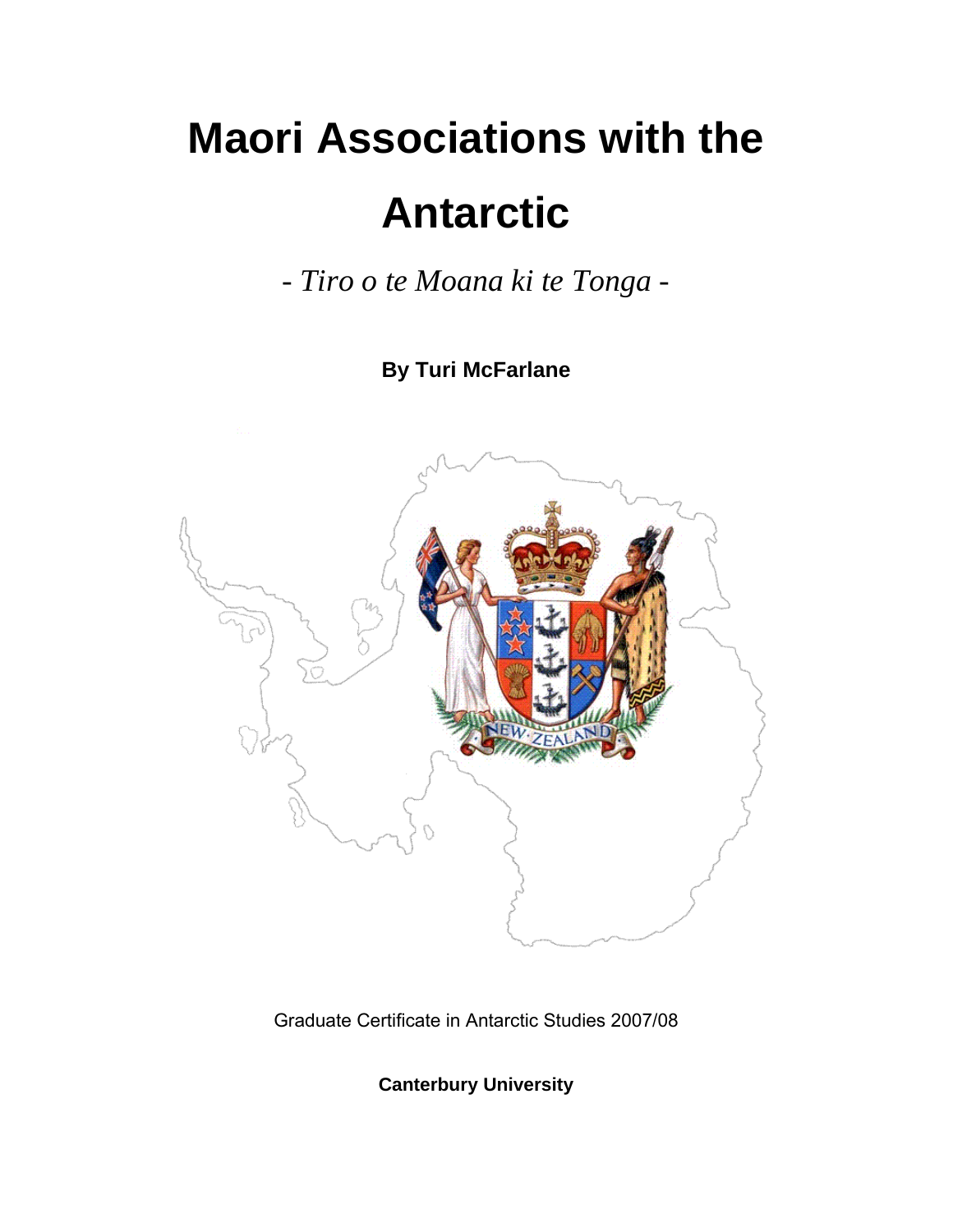# **Table of Contents**

| 2  |
|----|
| 3  |
|    |
| 8  |
| 9  |
| 10 |
| 12 |
| 17 |
| 18 |
| 19 |
| 20 |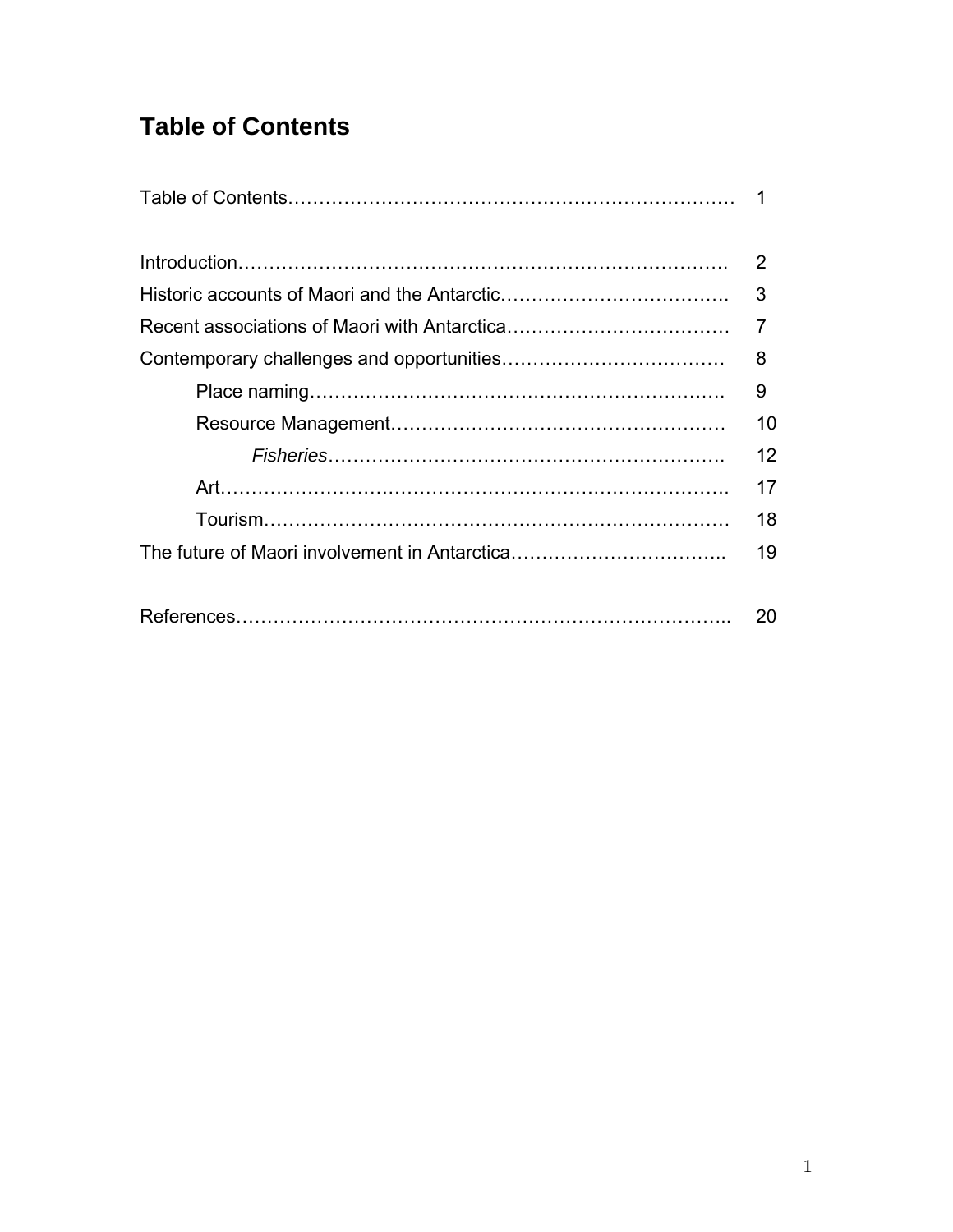## **Introduction**

*"It may have been about our year 750 that the astonishing Hui-Te-Rangiora, in his canoe Te Iwi-o-Atea, sailed from Rarotonga on a voyage of wonders in that direction (South): he saw the bare white rocks that towered into the sky from out the monstrous seas, the long tresses of the woman that dwelt therefin, which waved about under the waters and on their surface, the frozen sea covered with pia or arrowroot, the deceitful animal that dived to great depths – 'a foggy, misty dark place not shone on by the sun'. Icebergs, the fifty foot long leaves of bullkelp, the walrus or sea-elephant, the snowy ice fields of a clime very different from Hui-Te-Rangiora's own warm islands – all these he had seen".<sup>1</sup>*

The Maori of Aotearoa - New Zealand have stories which talk about this land far to the south of their home. However, until the expeditions of the age of Antarctic discovery the land that is covered in ice was to a fairly great extent still shrouded in a sense of mystery that is of the unknown. Thus not until the documentation of the late 19th and early 20th century adventurers who landed on the continent came into publication was this mystery, or veil, lifted. The scientific age of exploration which to a certain extent has dissipated the mythology of the Antarctic is the product of interest in the continent that goes back for thousands of years. What it is about the Antarctic that has drawn such great interest for people, in early times on the literal, mythological and even cosmological level as well as the times during and after its physical and scientific exploration? And how is this historic relationship with the Antarctic realised in contemporary Maori society?

This report hopes to consolidate a reference of Maori associations with the Antarctic – building on the rich historical context and looking forward to where this relationship has positioned Maori today.

 $\overline{a}$ 

<sup>&</sup>lt;sup>1</sup> Beaglehole, 'The Discovery of New Zealand', p.3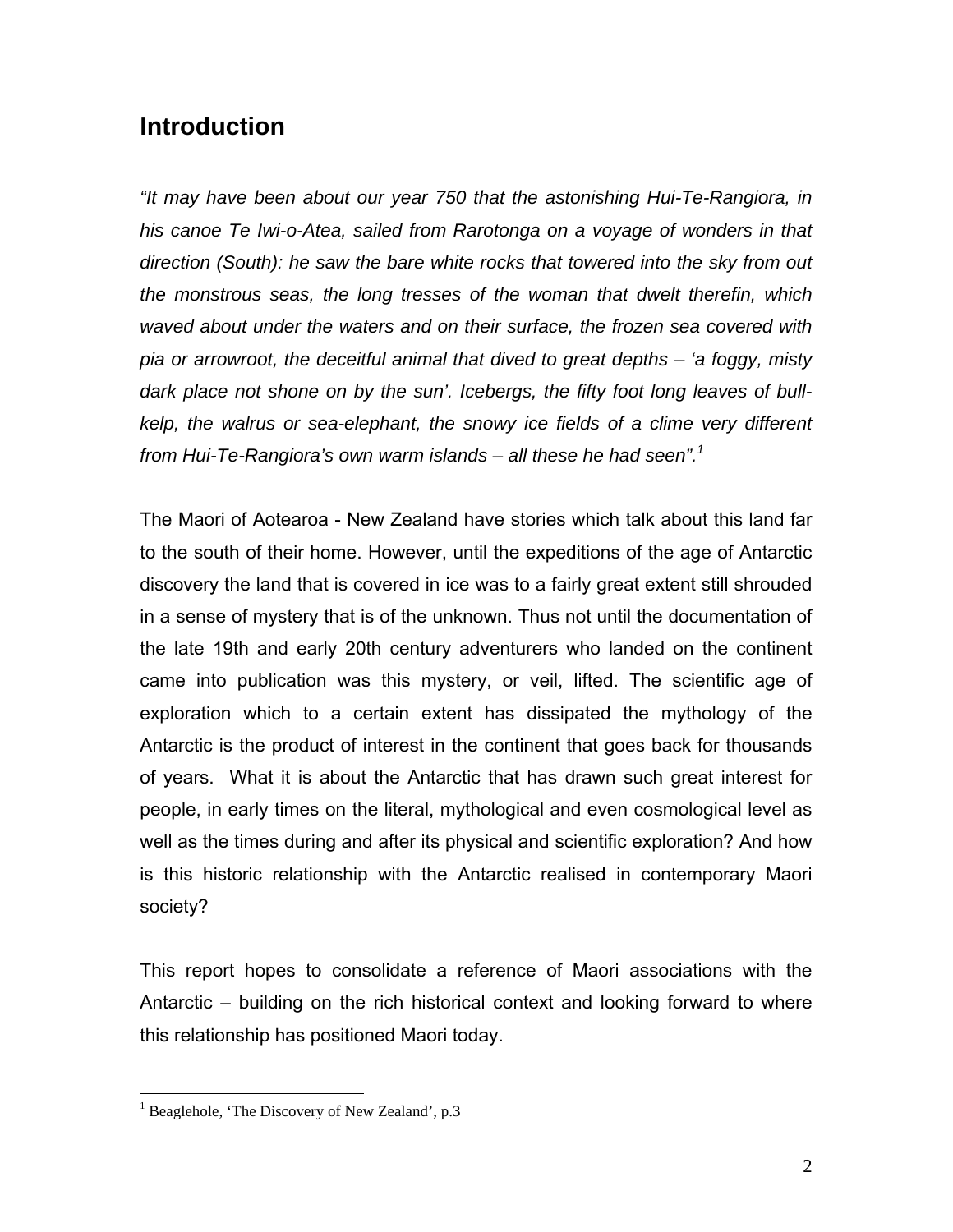## **Historical accounts of Maori in the Antarctic**

## *Hui-Te-Rangiora*

Antarctica existed in the imagination long before any human eye beheld it. Before the publishing and documentation from the reports of expeditions to the Antarctic dating from the end of the 18th to the beginning of the 20th century there was an aura of mythology which surrounded the continent. As a continent Antarctica had existed in people's minds through speculation and theory since at least as long as ancient Greece. The 6th century B.C.E. saw Pythagoras calculate that the world was round which would lead to Aristotle's theory of the 4th century B.C.E. suggesting that the "landmass of the northern hemisphere must be balanced by a large landmass in the south." Polynesian oral history relates that a great explorer, Hui-Te-Rangiora, sailing far south of New Zealand around 650 A.D., discovered a "white land." This voyage of Hui-Te-Rangiora is highlighted in the right of Figure 1 descending south from the Cook Islands.



Figure 1: Map showing some recorded Polynesian voyages (Best, 1923).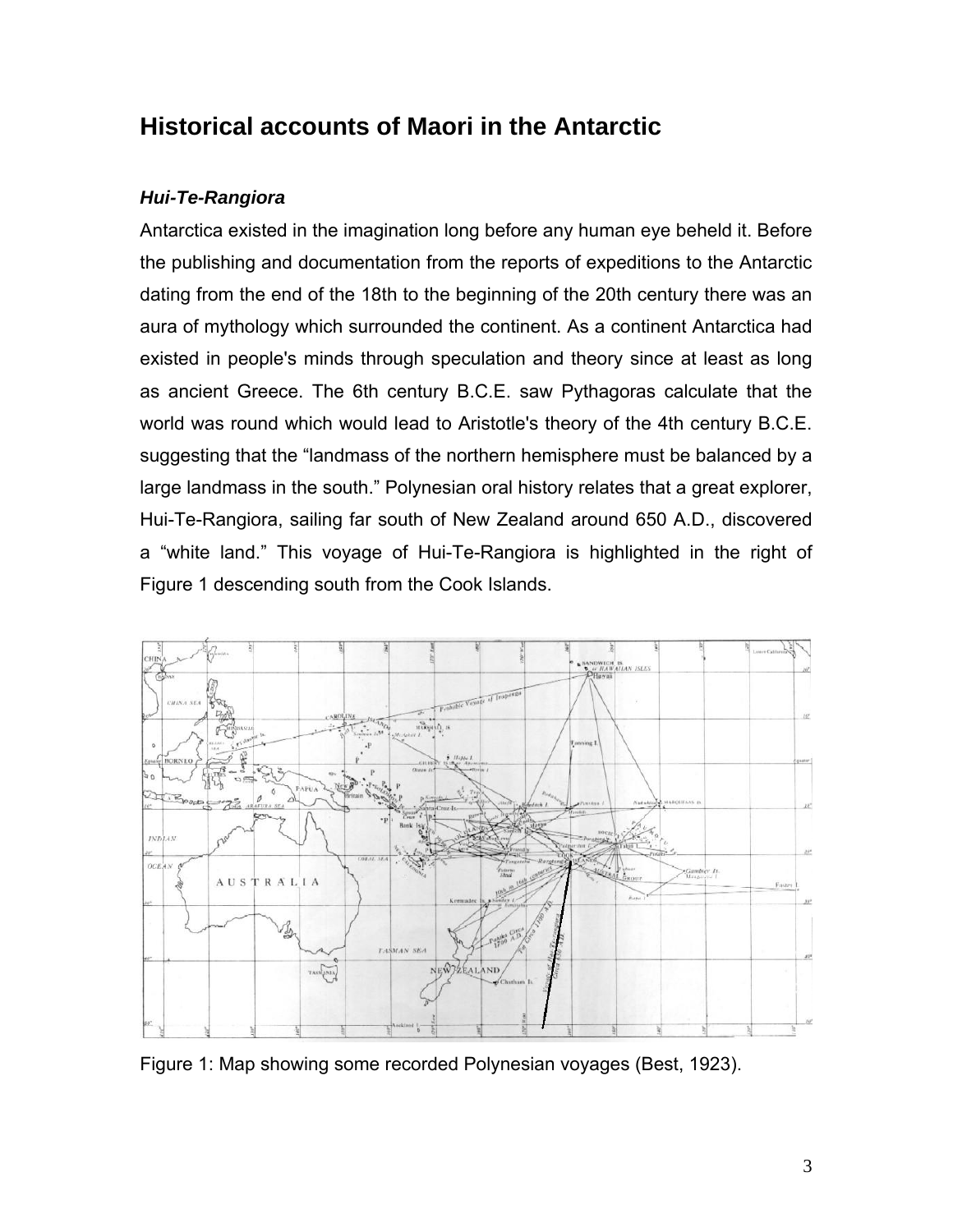According to traditional accounts the chief Hui-Te-Rangiora, was the first person to discover Antarctica. Leaving Rarotonga in the Cook Islands, he was given directions to reach Aotearoa – New Zealand but he and his crew missed it and carried on until they saw "a white land that was floating." These white lands are accredited to the great icebergs of Antarctica.

To this day Hui-Te-Rangiora is remembered as a man of great standing for a number of peoples within New Zealand. At Te Atiawa's Treaty of Waitangi hearing in Motueka, Ropata Taylor from the Ngati Rarua Atiawa Iwi Trust spoke of Hui-Te-Rangiora, with great closeness:<sup>2</sup>

*"Hui-Te-Rangiora is remembered on top of the Whare Tupuna called Turangapeke at Te Awhina (Marae) in Motueka. If you look closely, you can see that the carving at the top of the meeting house is a tekoteko of Hui-Te-Rangiora looking out – looking for the land. On top of other houses around the country are people like Kupe, Maui and other tupuna, but for us, in Motueka, there's that man, that explorer – Hui-Te-Rangiora."* <sup>3</sup>

 $\overline{a}$ 

 $2$  This link to the people of Te Atiawa is of great personal importance to the author who acknowledges his whakapapa to Te Atiawa hapu in Motueka as well as Ngai Tahu ki Moeraki. <sup>3</sup>

<sup>&</sup>lt;sup>3</sup> http://tdc.govt.nz/index.php?Whatsinaname?HuiTeRangiora(OuterIsland)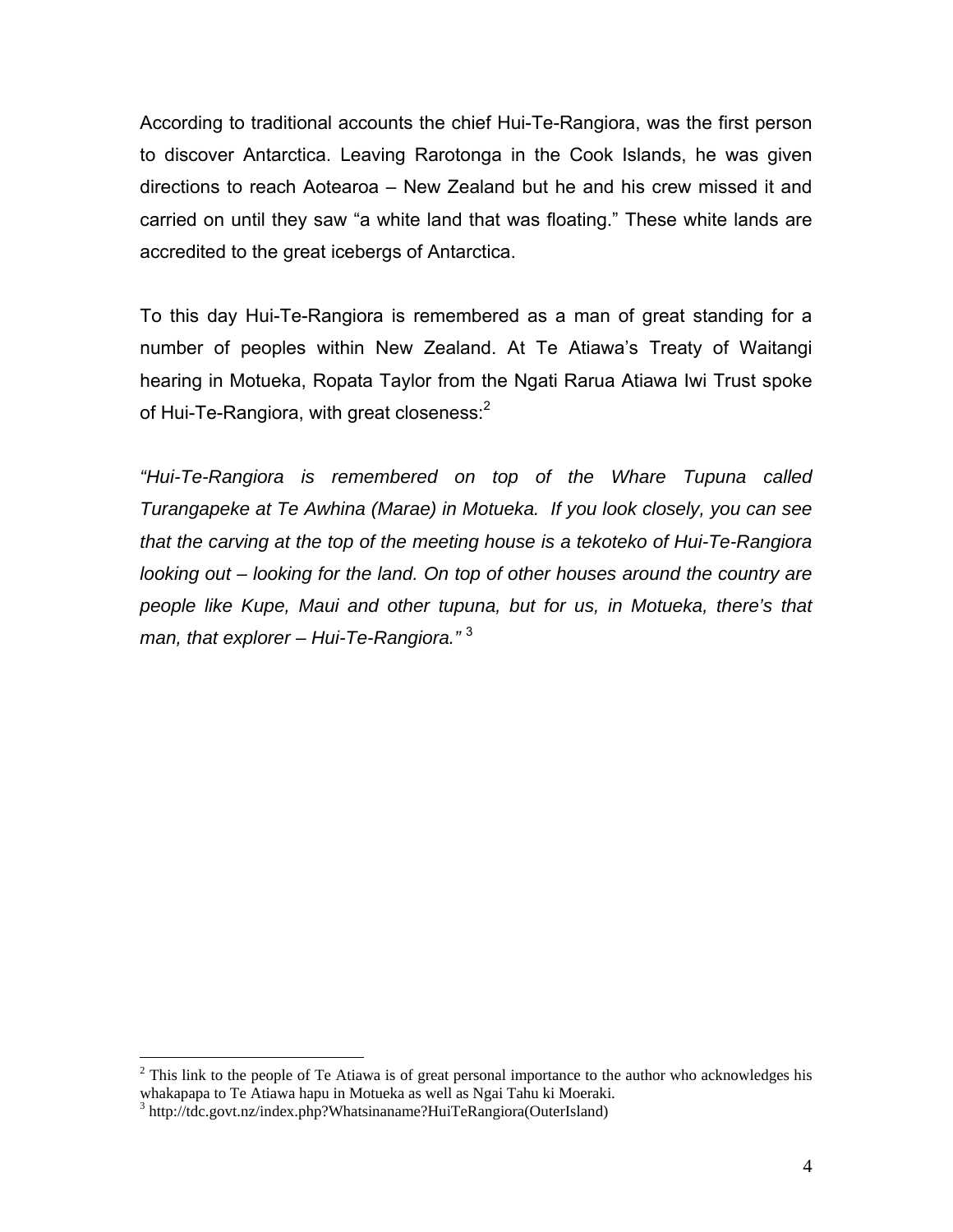#### *Te Waka o Tamarereti*

Maori oral traditional also tells of the Polynesian explorer Tamarereti who also ventured south to find a "white land". An article entitled "Voyage of Adventure, Ancient Maori Discovery of the South Pole", presents a detailed account by Hare Hongi of the voyage by 'Te Rua o Maahu' – the name of the canoe that was to under take the dangerous voyage to the deep south.  $4$  This voyage may be not mythological as much as it is historic. Although much is unknown regarding the nature of Tamarereti, what is known is that he was not considered of the order of gods, demi-gods, or volcanic deities as is common throughout Maori mythology. Rather he was a mortal being albeit the most intrepid of ancient mariners, but mortal nevertheless, suggesting a historical perspective more so than a mythological one.

The Maori had observed the Aurora of the far southern regions, when the whole sky seemed to be ablaze at regular intervals. It was thought that a god may have kept his temple there and that the "darting shafts of splendour were signals of his activities." Because this was a puzzle to the cosmological Maori sages (tohunga), Tamarereti (Reti) announced that he would voyage to the far south and discover the secret of the Aurora. It is universally accepted in the Maori world that upon return Reti's canoe Te Rua o Maahu brought back with it certain understanding of the physicality of the Antarctic region.

Te Rua o Maahu, a magnificent ocean going canoe was built of Totara and ornamented with plumes of feathers and paua shell. Seventy young Chiefs and two tohunga accompanied Reti along with food provisions and fire staffs which could be lit easily. The boat travelled through Te Aumiti now known as the French Pass in Marlborough, a treacherous suction current and headed south directly for Te Kahui Rua-Maahu, the point which the southern cross circles. Eventually after much time passing and anxious sentiment about the welfare of the expedition from the people home on land, the Waka was sited off shore.

<u>.</u>

<sup>&</sup>lt;sup>4</sup> Hare Hongi. Voyage of Adventure, Ancient Maori Discovery of the South Pole.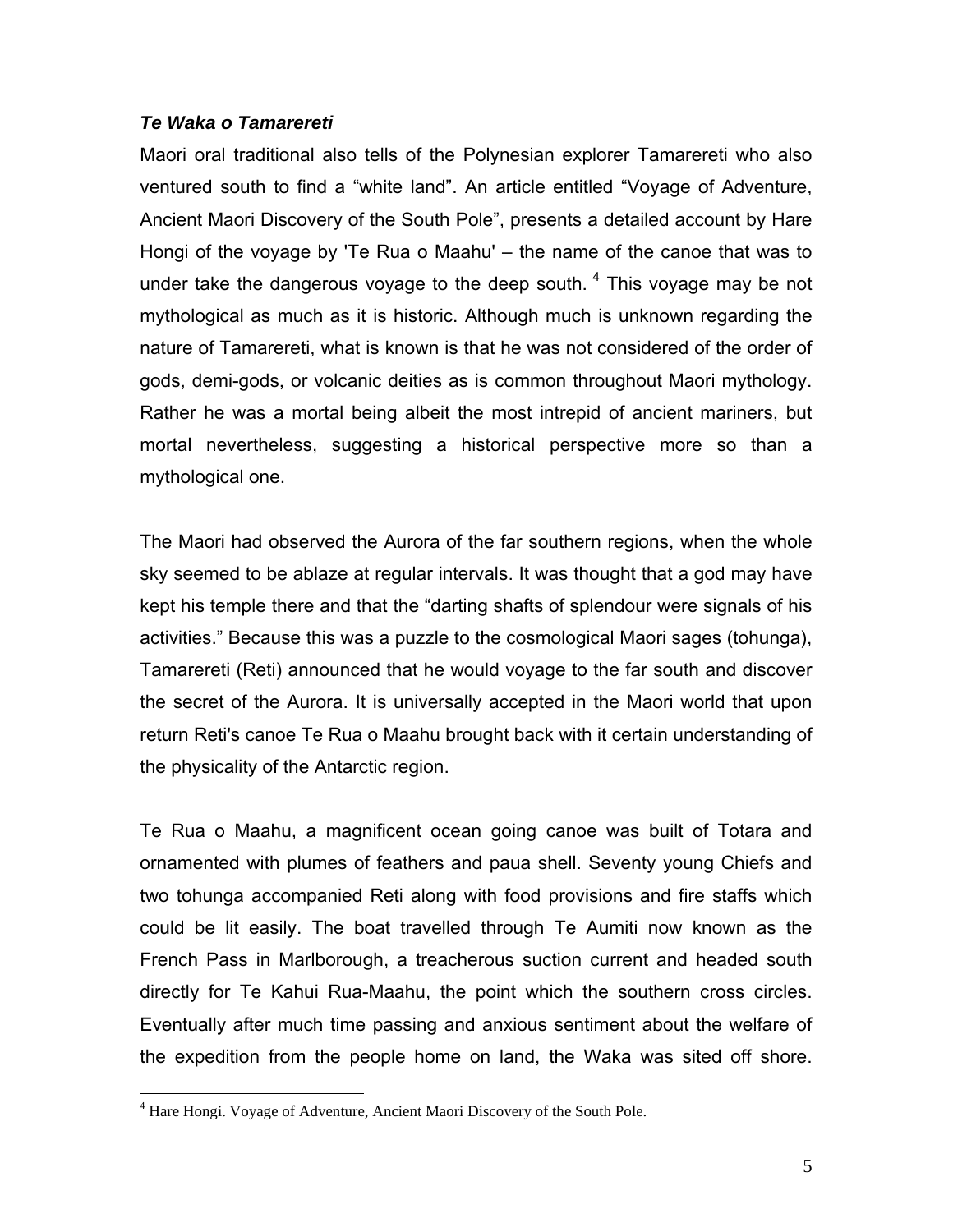Unfortunately the boat was foundering as the crew were exhausted and eventually approaching a rocky shore stuck rock and was wrecked. It was affirmed as Reti's canoe. Reti was killed along with all but two of the survivors. One of the survivors was a tohunga and the other was a member of the crew. The two were nursed reverently back to health and lived long enough to tell the story. The story is brief but concise, the far south was reached as the tale consists of enormous ice cliffs with towering mountain ranges behind them. The ice cliffs were described as having no footing. The season was said to be suited to observation of the Aurora Australis which was a spectacular blaze of colour and eventually after shortening days the sun disappeared completely their guide the stars alone implying that they crossed the Antarctic Circle.

Tamarereti is variously remembered by Maori in the stars. For many the Milky Way traditionally represents the waka (canoe) of Tamarereti. The front and back of the waka are seen in the Scorpius and Orion constellations. The Maori name for Crux (the Southern Cross) is "Te Punga" – "the anchor". It is thought of as the anchor of Tamarereti's waka, where the Pointers are its rope.<sup>5</sup>



Figure 2: The Southern Cross (Te Punga) and Pointers (Groom, 2008).

1

<sup>&</sup>lt;sup>5</sup> Nga Korero Paki o Nga Whetu – The Stories of the Stars

http://www.carterobservatory.org/index.php?option=content&task=view&id=505&Itemid=103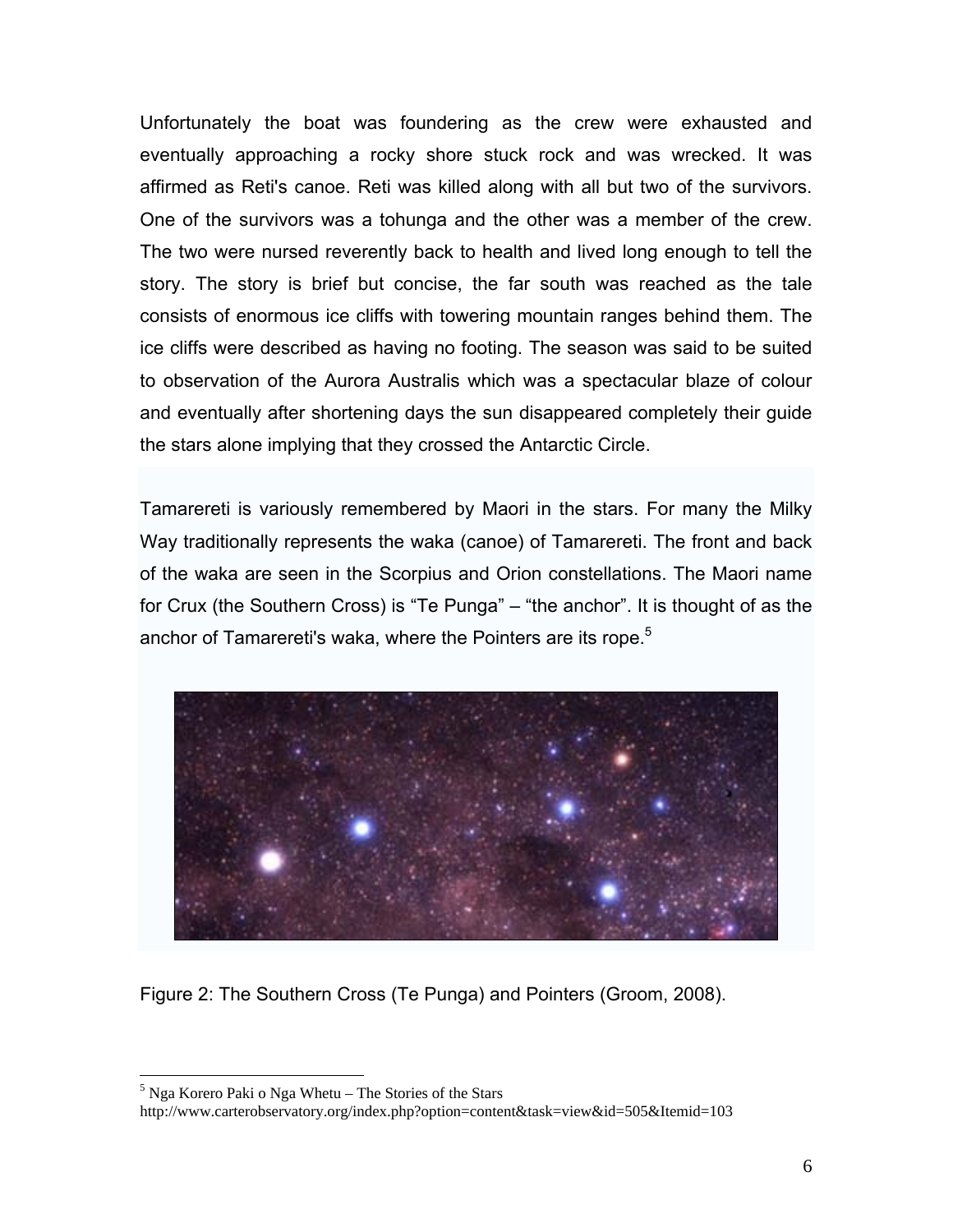## **Recent associations of Maori with Antarctica**

In 1840, New Zealander Te Atu (who later changed his name to John Sacs), whose father was Pakeha and mother Maori, travelled to Antarctica on the American ship the *Vincennes* (Norris, pers comm.). The *Vincennes* was one of six ships used in the first United States exploring expedition under the control of Lt. Charles Wilkes, who discovered the Shakleton Ice shelf and surveyed 1600 miles of coastline.

Sometime later Dr Louis Hauiti Potaka, a physician on Richard Byrd's BAE II expedition in 1935 would reach Antarctica (Norris, pers comm.). Dr Potaka travelled on the *Bear of Oakland* which was involved in the exploration on Marie Byrd Land and the first effective use of motor vehicles on the continent.

Te Tou also travelled to Antarctica, as the youngest member of the party who had travelled to Ross Island in the International Geophysical Year (IGY), raising the flag at the official opening of New Zealand's Scott Base in 1956 (Dodds & Yusoff, 2005; Norris, pers comm.)



Figure 3: Flag raising officially opens Scott Base, 1956 (Shanahan, 2008).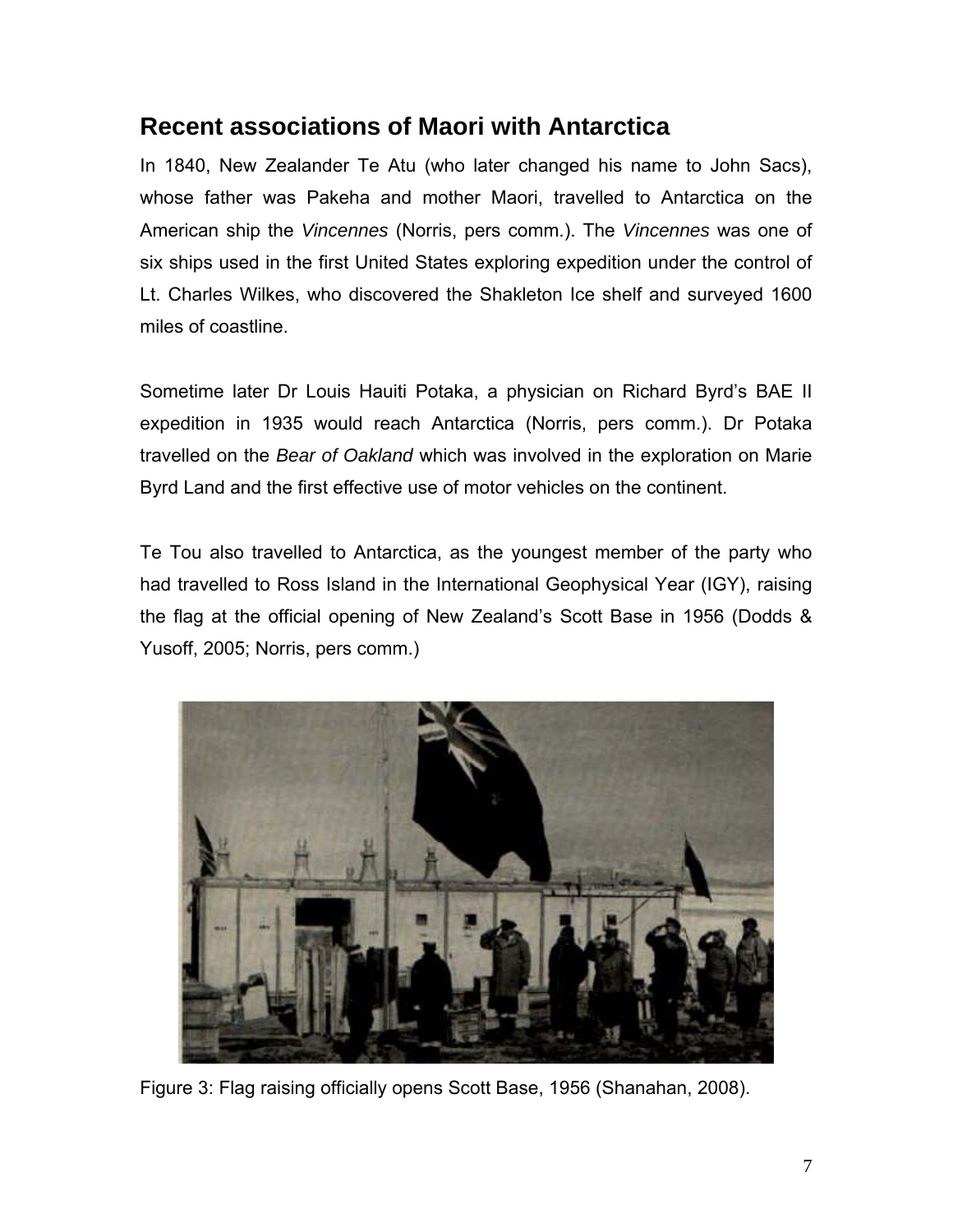## **Contemporary challenges and opportunities**

In 1923, Britain claimed the Ross Dependency, and placed it into the care of New Zealand; however, despite this link to the continent, recent and contemporary Maori involvement in Antarctic related activities continues to be underrepresentative of New Zealand as a whole.

Initially the travellers to Antarctica with the New Zealand programme were mountaineers and climbers. Haverkamp (2003) identifies a number of cultural challenges faced by Maori who, despite having a close association with the outdoors, were not particularly experienced in this field. Reasons for this include a traditional lack of appropriate clothing and equipment to engage in such activities; however, this lack of experience was also due to traditional beliefs concerning mountains. Mountains inspired fear, awe and respect as the places of the atua (gods) or other spirits. Generally Maori would not climb to the summit of Tapu mountains (DOC, 2002). Since 1970, a change of the guard has been observed with predominantly scientists travelling to Antarctica. While scientific activities would appear to be amenable for Maori involvement Haverkamp (2003) further notes that in both cases, scientists and mountaineers travelling to Antarctica are still Pakeha.

The misrepresentation of Maori participation concerning New Zealand's activities in the Antarctic is acknowledged as inadequate by the national governing body – Antarctica New Zealand. Current Chief Executive for Antarctica New Zealand, Lou Sanson, has commented that people who travel to Antarctica through the New Zealand programme should be a true reflection of New Zealand's diverse ethnicity whereby Maori should make up at least ten percent of it (Haverkamp, 2003). Building on this realisation, Dodds & Yusoff (2005) have identified two evolving areas of Antarctic endeavour where Maori may well contribute further to New Zealand's evolving relationship with Antarctica and the Southern Ocean – place-naming in the Ross Dependency and resource management. These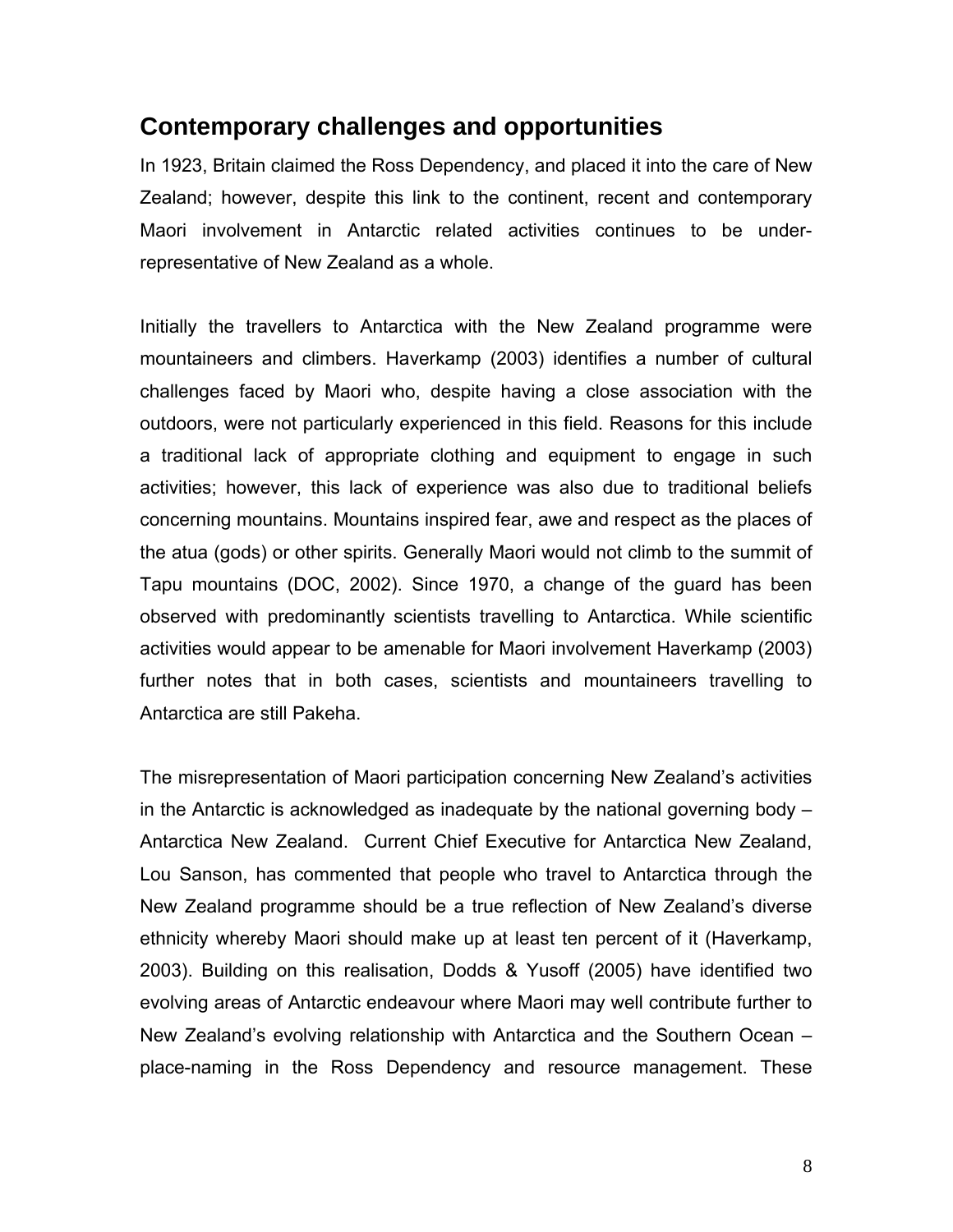aspects as well as the potential contribution of arts and tourism will be discussed further.

#### *Place-naming*

Maori place-names already exist on Ross Island, where New Zealand's Scott Base is located. Currently, five New Zealand bird names have been assigned to Ross Island features, including: Kaka Nunatak, Kakapo Nunatak, Kea Nunatak, Ruru Crests, Takahe Nunatak.

Maori names for winds have also been assigned to the Ross Island features; Mumu Nunatak, Parawera Cone, Ponui Nunatak, and Tarakaka Peak. Pakaru Icefall is descriptively titled with the Maori name for 'broken'. Te Puna Roimata Peak is Maori for 'springs of tears' and commemorates the Air New Zealand crash at Mt Erebus which occurred near this point killing 257 passengers and crew in 1979. Waipuke Brach has been given the Maori word for 'flood' after periodic flooding of local penguin rookeries by meltwater from Cape Bird Ice Cap (Wood, 2002). Other mountains on Ross Island include, Mt Anakiwa, Mt Anare, Aorangi Peak and Mt Tuatara.

The use of Maori place-names in Antarctica is an important topic; however it is not the key focus of this report as it has been discussed by other authors (Haverkamp, 2003; Dodds & Yusoff, 2005). Although it is worth considering the argument made by that while the incorporation of Maori place-names into the Antarctic landscape initially appears like an inclusive cultural act, the prevailing creation of place through naming, can, as Berg and Kearns (1996) argued, nonetheless, reinforce Pakeha dominance, by defining meaning in nonindigenous terms. As New Zealand engages with a highly visible process of nation-building, which attempts to embrace indigenous and non-indigenous peoples, it is often easier to locate change within the formation of cultural symbols (such as place-naming and the adopting of indigenous practices like the haka) rather than to employ substantial changes in institutional practices (such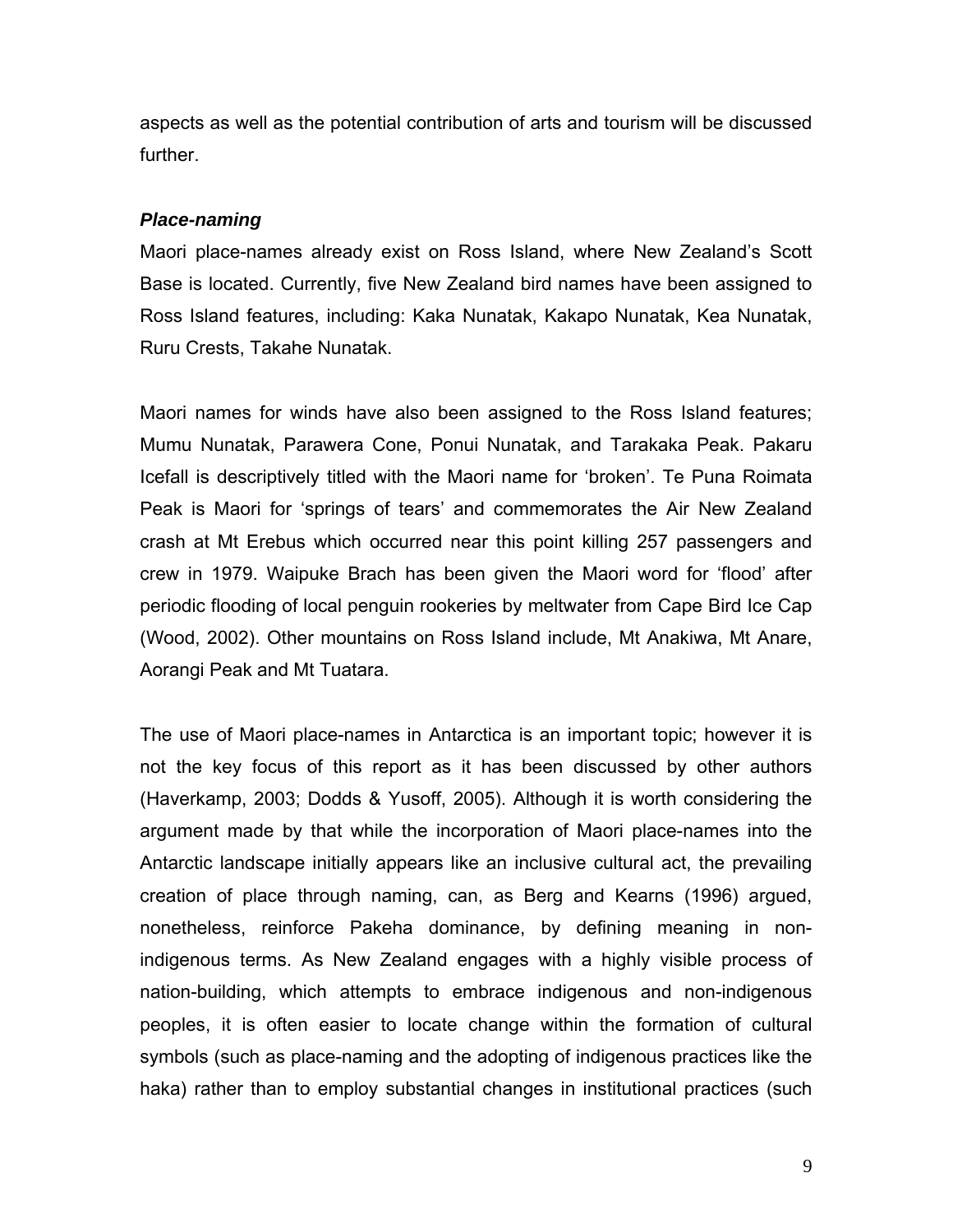as actively supporting Maori involvement in Antarctica and the Southern Ocean or examining the production and consumption of heritage industries).

#### *Resource management*

Maori have a strong history concerning resource management. Responses to biodiversity concerns traditionally included dietary changes, internal migration, territorial warfare, access restrictions based on whakapapa (genealogy) or mana (power, prestige) and conservation measures. These conservation measures varied from place to place and were driven by practical resource needs rather than the abstract principle of preserving biodiversity for its own sake (O'Regan, 1994).

The measures included the use of tikanga (ritualised methods) when harvesting important plants and animals, and the use of tapu (sacred prohibitions) and rahui (temporary prohibitions) to control the areas, seasons or species harvested. Because the measures were intended to maintain harvestable supplies of particular plants and animals, they focussed on species which had resource value or were spiritually safe. Lizards for example, were generally avoided because they were believed to have strong powers, while fish, food plants and edible invertebrates were readily eaten, with some being actively transferred from areas of plenty to areas of scarcity.

When discussing the relationship between Maori and the resources of the Southern Ocean it is imperitive to consider the ways and traditions of Ngai Tahu – the most numerous iwi of Te Wai Pounamu (South Island). For hundreds of years, Ngai Tahu fishermen have worked the sea around Te Wai Pounamu, bringing in abundant kai moana (seafood) to feed family. After colonisation, sea fishing remained an important part of the economy for many whanau (families), and even today Ngai Tahu has some of the best fishermen around, according to Ngai Tuahuriri runanga upoko Riakiihia (Rik) Tau, although numbers have dwindled shapely in recent years.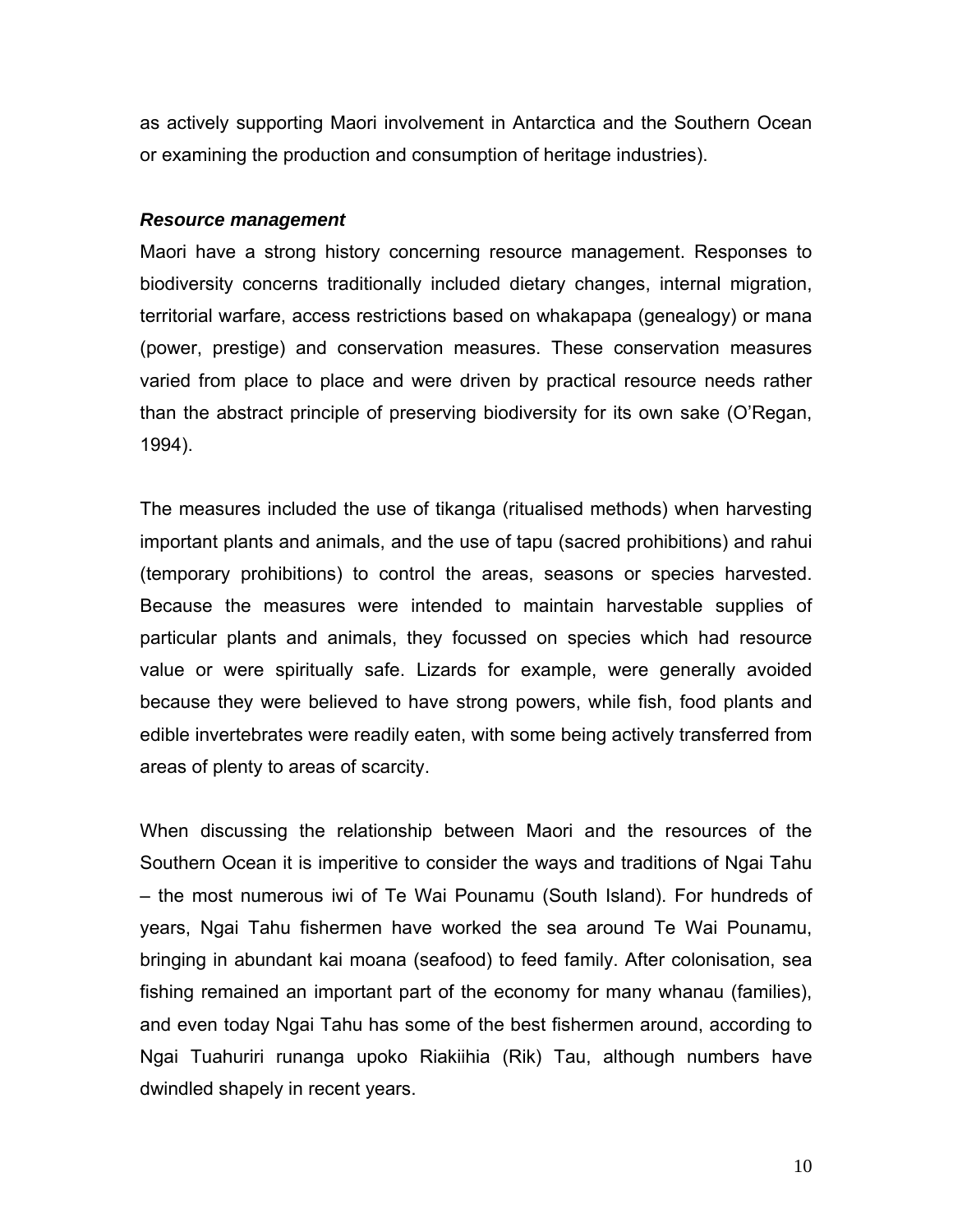There are two currently outstanding Maori claims before the Waitangi Tribunal on the Sub Antarctic Auckland Islands (Dodds & Yusoff, 2005). Ngai Tahu is able to recount voyages to this region before European settlement and a party of Maori-Moriori from the Chatham Islands colonised Port Ross in the Auckland Islands in the mid-nineteenth century (King, 2004). A successful claim to the Auckland Islands would bring with it considerable exclusive rights to fishing in the Exclusive Economic Zone (EEZ) around the islands.

Ngai Tahu recognise and acknowledge that the management of Offshore Islands in many cases lies with many and in many ways varying management agencies, administering bodies, other agencies and/or groups, and support existing management regimes in so much as these regimes determine some form of protection and enhancement of Offshore Islands in their natural state.<sup>6</sup> Ngai Tahu have no desire to impose or dictate regulations or restrictions over those managing Offshore islands but instead wish to highlight issues that effect all Offshore Islands and promote general consensus among persons/bodies of the issues and need for protection or enhancement in some way.

Commercially speaking, Maori and especially Ngai Tahu have a profound interest in the Southern Ocean ecosystems, which extends from whale-watching ventures (associated with the Southern Ocean Whale Sanctuary 1994) to fisheries (which could include involvement in the Ross Sea fishery). Further involvement exists against a backdrop of growing resource activism within the Ross Dependency. Maori fishing rights are a significant source of economic and cultural anxiety that have yet to fully impact on New Zealand's Antarctic policy and the situation as it applies within the Antarctic context is worth exploring further.

 $\overline{a}$ 

 $6$  Te Tangi a Tauira – The Cry of the People.

www.es.govt.nz/.../Draft%20Iwi%20Management%20Plan/Draft%20Iwi%20Management%20Plan%20Co mplete.pdf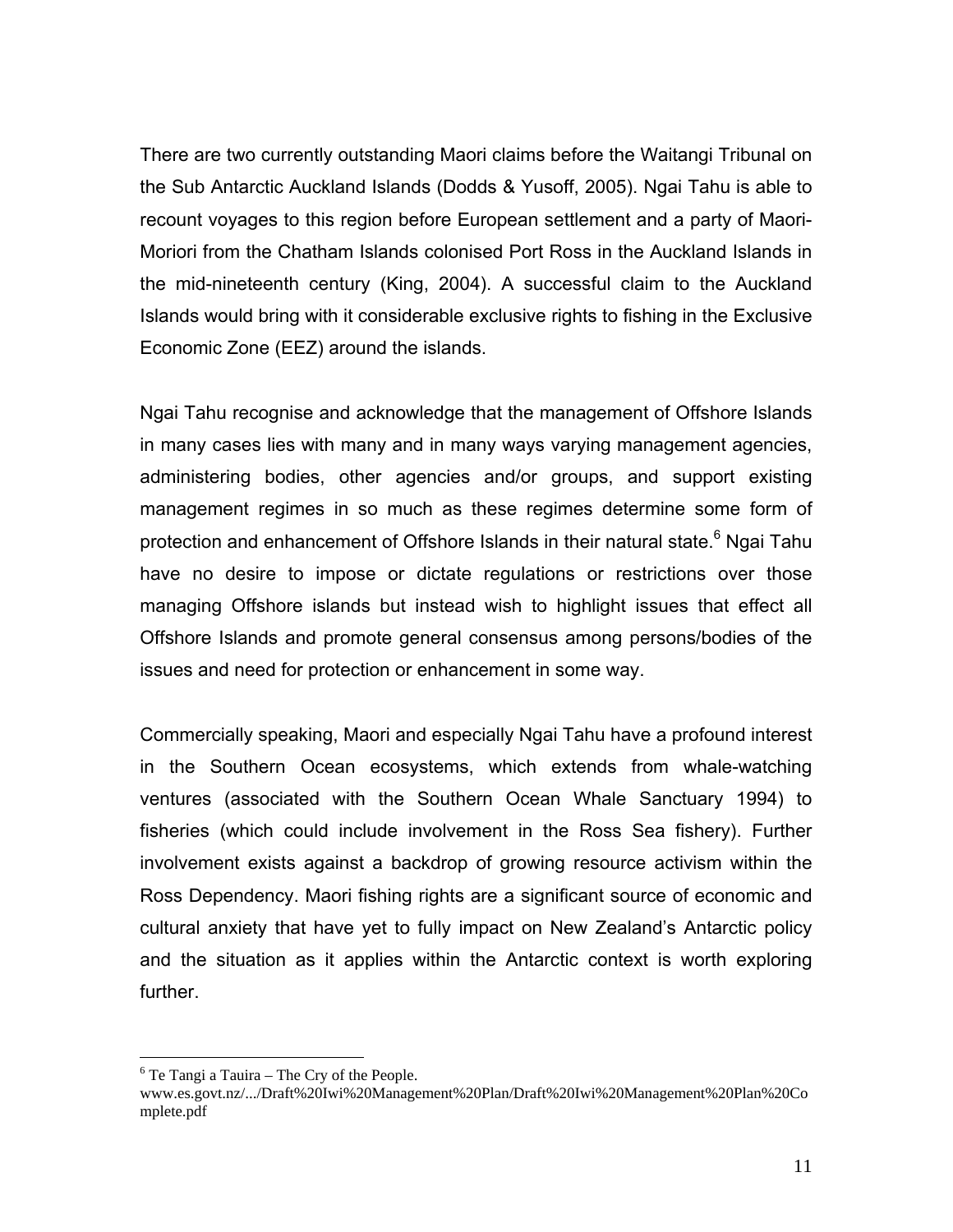#### *Fisheries*

Today marine fisheries still play an important part in the social, cultural, ecological and economic quality of life for many Maori and is recognised in the Treaty of Waitangi and supported through New Zealand common law and legislation. Customary fishing rights are provided for by Maori to recognise Maori harvesting needs (Iwi needs).

The Ministry of Fisheries is a New Zealand government department responsible, through its Chief Executive, to the Minister of Fisheries. This agency is the main one responsible for managing New Zealand's fisheries. The Ministry of Fisheries' international fisheries objective is to "maximise the value to New Zealand from the sustainable utilisation of fisheries resources beyond the New Zealand EEZ". More specifically, seeking to ensure fisheries and the environmental impacts of fishing are managed sustainably beyond the New Zealand EEZ; and to maximise economic opportunities for New Zealand in respect of fisheries beyond the  $EEZ$ <sup>7</sup>

#### International treaties

 $\overline{a}$ 

Fishing on the high seas is governed through international treaties agreed between States. New Zealand has signed up to many of these treaties, and as a result, has a range of international obligations that are incorporated into New Zealand law. The two main treaties are:

#### The United Nations Convention of the Law of the Sea (UNCLOS)

This is the primary international legal instrument governing high seas fishing (among other things). It sets out a framework of rights, obligations and duties with respect to high seas fishing – most importantly, the freedom to fish on the high seas, balanced with the responsibility for a State to control the activities of its nationals and vessels.

## The 1995 United Nations Fish Stocks Agreement (UNFSA)

<sup>7</sup> http://www.fish.govt.nz/en-nz/International/default.htm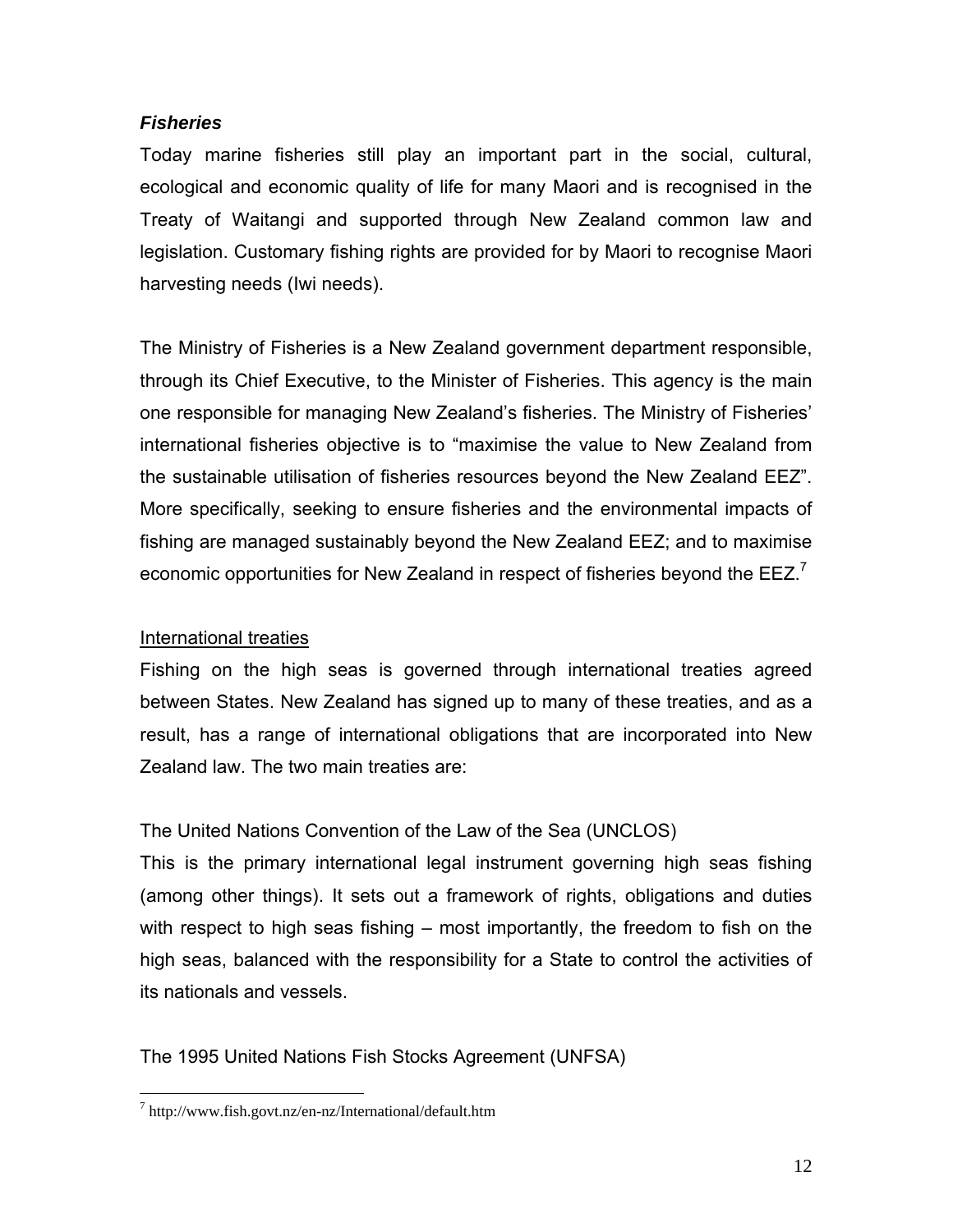This builds on UNCLOS provisions, and sets out the framework for cooperation with other countries to conserve and manage highly migratory fish stocks such as tuna and stocks that straddle both the high seas and a state's EEZ. New Zealand's obligations in respect of these instruments are set out in Part 6A of the Fisheries Act.

#### Regional Fisheries Management Organisations

Within the broad framework of UNCLOS and UNFSA, specific areas of ocean, or in some cases specific fisheries, are managed through regional fisheries management organisations (RFMOs) or agreements. New Zealand is a member of three RFMOs –

- Commission for the Conservation of Antarctic Marine Living Resources
- **EXECOMMISSION for the Conservation of Southern Bluefin Tuna**
- Western and Central Pacific Fisheries Commission.

Each RFMO is established through a legally binding Convention. New Zealand meets annually with other member States to negotiate access to fisheries for New Zealand vessels and agree specific measures to conserve and manage the fisheries and their associated ecosystems. These measures are then incorporated into New Zealand laws and become legally binding on New Zealand vessels, companies and nationals.

Fishing in areas managed under the Convention on the Conservation of Antarctic Marine Living Resources (CCAMLR) is managed according to a precautionary approach. CCAMLR aims to ensure that fisheries do not develop at a rate faster than data can be acquired to determine sustainable catch levels. Fishing in these areas is subject to the agreement of the CCAMLR Commission, and fishing by New Zealanders is authorised by the issue of permits under the Antarctic Marine Living Resources Act (AMLR Act).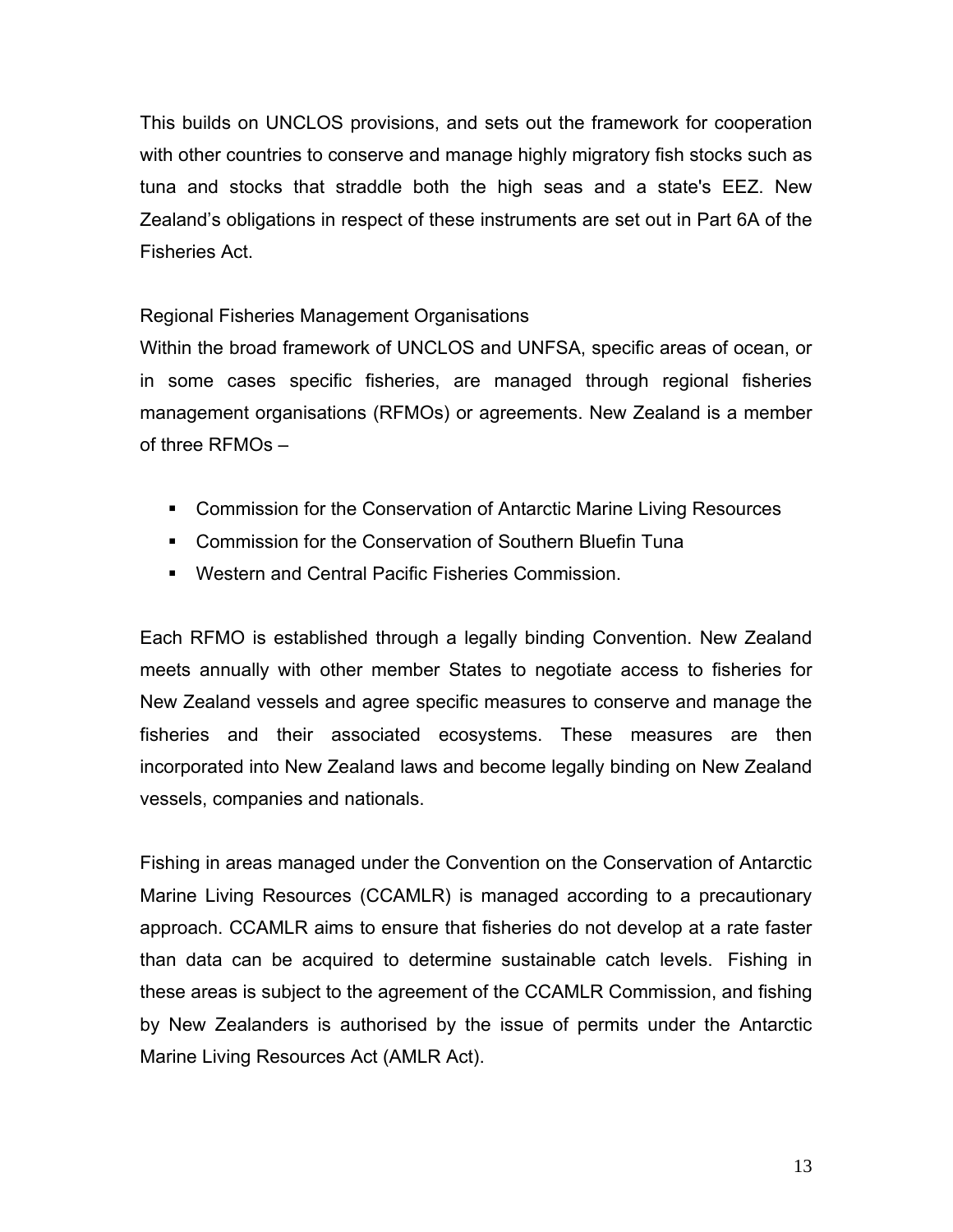Several fisheries exist in the CCAMLR area (Figure 4), with some located within Exclusive Economic Zones of Commission members. New Zealand has been involved in fishing for toothfish in the Ross Sea region (Sub-Areas 88.1 and 88.2) of the CCAMLR Area since 1996. Sub-Area 88.1 extends to the west of the Ross Dependency and includes waters off the Australian and French Antarctic Territories. Sub-Area 88.2 is an area which extends around two thirds of the distance to Chile.



Figure 4: CCAMLR area (Baird, 2004).

## Ross Sea Strategy

In 2005, the New Zealand government undertook a public consultation on a longterm framework for management of marine living resources and biodiversity of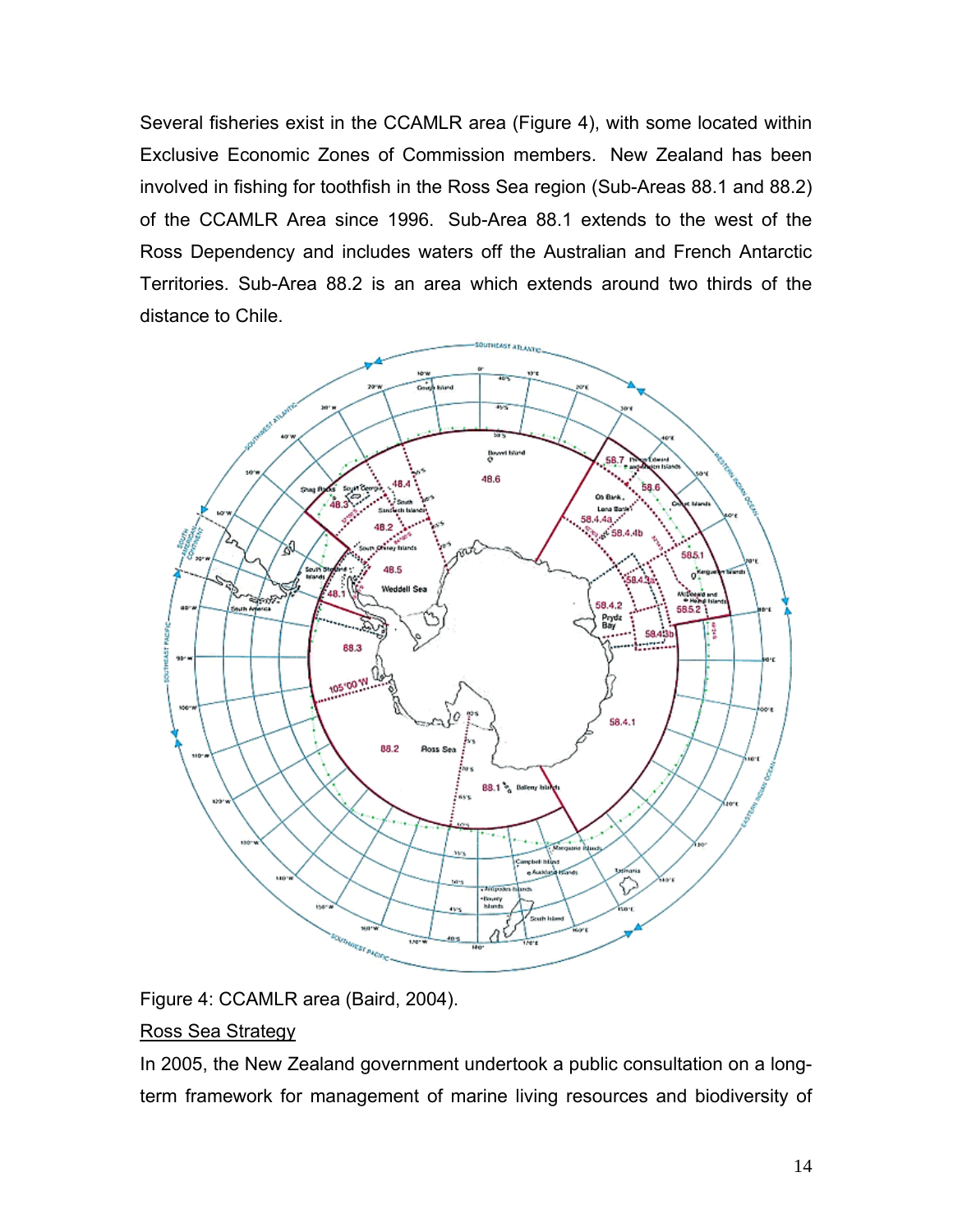the Ross Sea. Views were sought on the future management of the Ross Sea including the establishment of Antarctic special protected areas (APSAs) and Antarctic specially managed areas (ASMAs), development of an assessed fishery under CCAMLR, additional elements of a management framework and research priorities.

Following the public consultation, in March 2006, the New Zealand Cabinet approved a strategy for the future management of the marine living resources and biodiversity of the Ross Sea. The strategy focuses on seeking a balance between well managed sustainable harvesting and marine protection that, in particular, safeguards the long-term ecological viability of marine systems, protects biodiversity, and protects areas potentially vulnerable to human impacts. Intermediate outcomes identified in the Strategy include the need to improve protection of the region's environment and achieve better fisheries management within CCAMLR including successfully address illegal, unregulated and unreported (IUU) fishing. Components to deliver these outcomes include increasing New Zealand's contribution to marine research and ecosystem monitoring in the Ross Sea, developing of a medium term management plan for the Ross Sea fishery, and promoting the establishment of marine protected areas on the high seas in the CCAMLR area.

An interesting point to note is the obvious disregard for Maori interests in this strategy. This is despite the Ministry of Fisheries openly proposing to expand fishing interests in the Ross Sea.

While fishing in Antarctic waters is supposedly regulated by the ecosystemfocussed (i.e. it is not supposed to be merely a Regional Fisheries Agreement) Convention for the Conservation of Antarctic Marine Living Resources (CCAMLR) it is relevant to consider some of the short-comings descried by Hemmings (2004). These short-comings present opportunities for proactive involvement of Maori.

15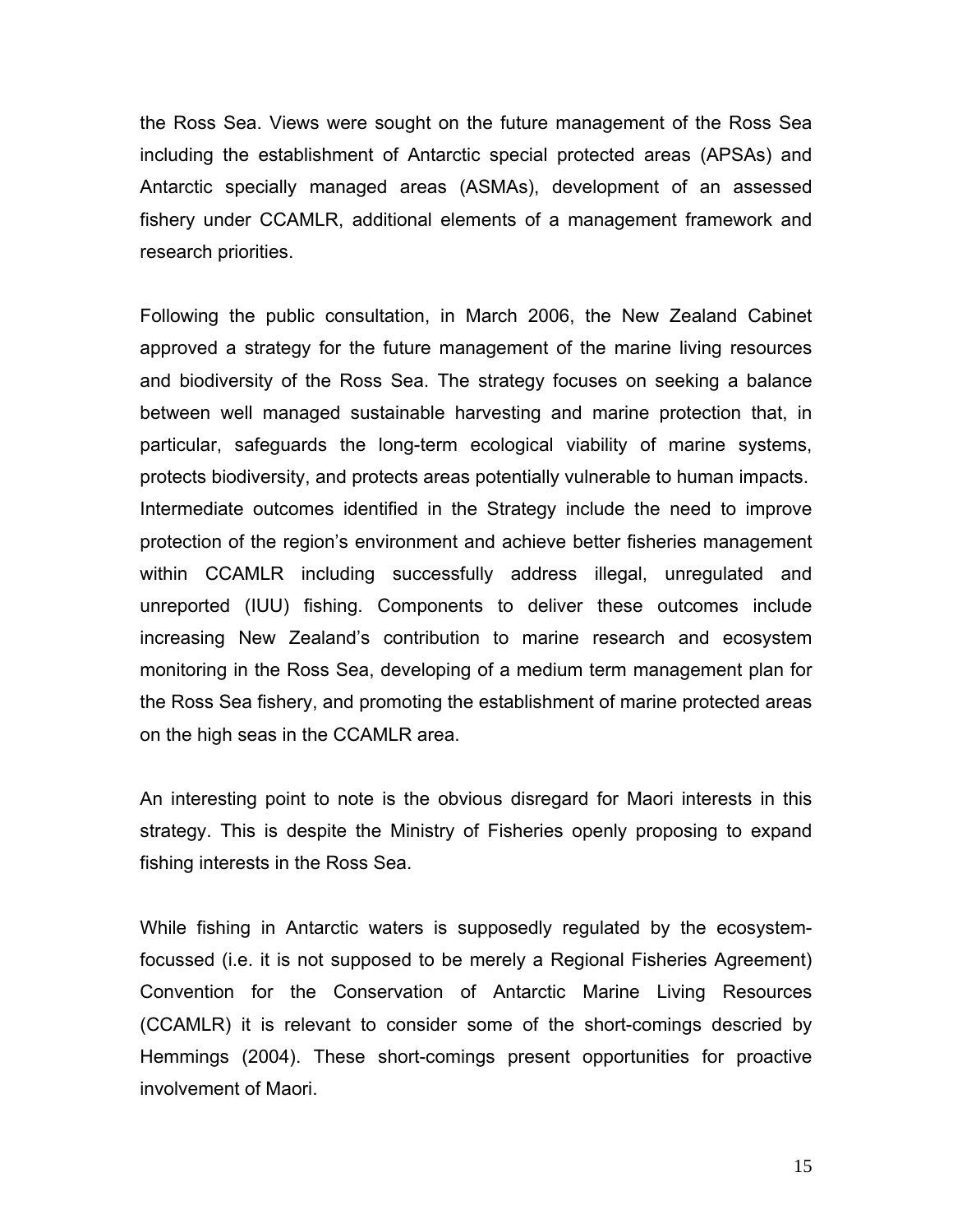- It failed to prevent overfishing of Antarctic cod;
- The first generation krill fishery (peaking 528,201 tonnes 1981/2) collapsed with Soviet Union, so although regulating this fishery was a prime reason for CCAMLR, the jury is out on its performance. The second generation krill fishery has now taken off;
- There are well known problems with toothfish (*Dissostichus*) fisheries
	- o Increasing catches in authorised fishery
	- o Initially at least, heavy massively destructive bycatch (seabirds, fish) in the authorised fishery
	- o Massive problems with Illegal Unreported and Unregulated (IUU) fishery – unsustainable catch of fish and massive seabird bycatch
	- o Breaches by CCAMLR members
	- o Various half-hearted response measures
	- $\circ$  There is no FAO statistical area in Antarctica in which there is not now fishing, and fishing (in the Ross Sea) penetrates above 70 degrees south. We are now fishing in the most remote waters on our planet.
	- o In the case of the Ross Sea Fishing started in 1996/07 and involved only 1 (NZ) vessel. For the 2003/04 season. CCAMLR authorised 25 vessels from 12 states to catch 3,760 tonnes of toothfish.

(Hemmings, 2004).

These issues present the need for a greater New Zealand presence addressing the real issues concerning resource management in the Southern Ocean. This provides opportunities for Maori to spearhead their already well versed sustainable resource management practices into areas such as in fisheries and conservation measures.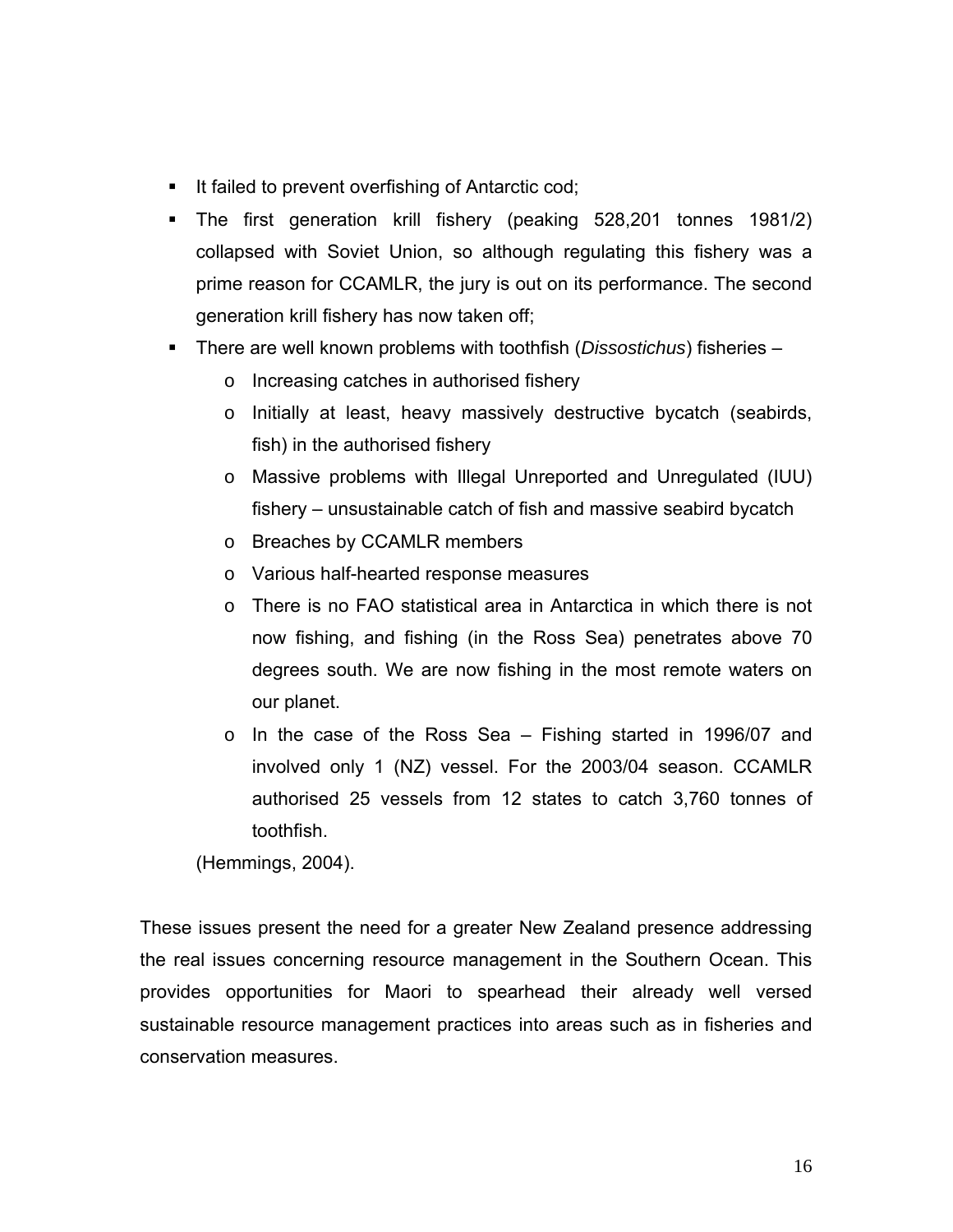Art is another significant aspect which should be considered when investigating relationships between Maori and the Antarctic. Maori have a unique, strong history in the arts and have much to contribute within this setting; however, despite this opportunity there are negligible Maori artists given the chance to experience Antarctica. In fact even the art displayed throughout New Zealand's Scott Base as well as other designs such as the unique Ross Dependency stamps are devoid of Maori 'flavour'.

Artists have travelled to Antarctica from the earliest explorations, with photographers Herbert Ponting and Frank Hurley perhaps the best known. New Zealand has supported artists in Antarctica since the beginnings of its involvement in 1956. In the early days of the New Zealand Antarctic programme most artists were either commissioned or NZ Defence Force artists.

In 1996 Antarctica New Zealand recognised that artists and writers could provide long-term benefits by raising public awareness of Antarctica to audiences which otherwise might not be reached. This brought forth The Artists to Antarctica Programme which was established in partnership with Creative New Zealand. Antarctica New Zealand provides, administrative and logistical support, and Creative New Zealand financial support. The programme encourages New Zealand artists in all disciplines to explore Antarctica through their work, thus increasing New Zealanders' understanding of Antarctica's value and global importance.

Antarctica New Zealand aims to cater, over time, for a wide variety of artistic styles and audiences, reflecting the diversity of Antarctica and New Zealand society. The artists are awarded the title of Antarctic Arts Fellows. Antarctica New Zealand occasionally invites artists and writers to travel to Antarctica for specific projects. The artists become honorary Antarctic Arts Fellows and travel to Antarctica under the Invitational Artists Programme.

#### *Art*

17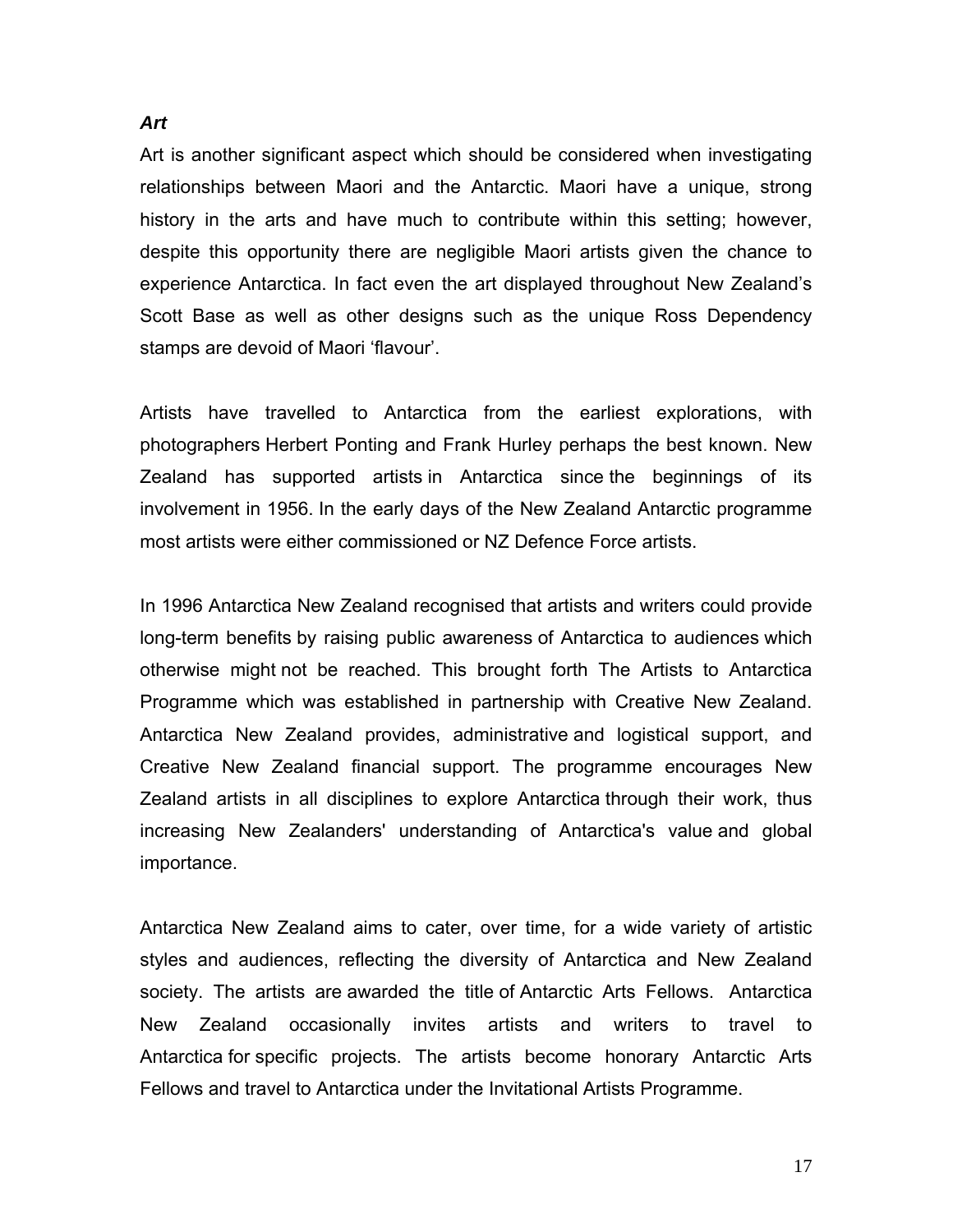Creative New Zealand is undertaking a review of all their Artist in Residence programmes during 2007. It is anticipated that this review will be completed in 2008. As a consequence of this review Antarctica New Zealand expects to be in a position to provide further information in anticipation of advertising the joint Creative New Zealand/Antarctica New Zealand Artists to Antarctica Programme sometime in 2008 for the 2009/10 Antarctic summer season.

These types of arts programmes provide ideal opportunities for aspiring Maori artists to become engaged and further promote aspect of Antarctica to a broader Maori audience.

#### *Tourism*

Tourism has been an increasingly big part of the Antarctic with tourists now arriving by sea and air; however, tourism and marketing of Antarctic related goods and services back in New Zealand is another important consideration which could perhaps also facilitate Maori involvement.

Significant opportunities to build on the somewhat little known, rich history that Maori share with the Antarctic present themselves. Existing establishments and events such as the Christchurch Antarctic Centre, marae hui, as well as museums present prime locations for such endeavours.

It is also relevant to consider the associations between sustainable resource management in the Southern Ocean and current Maori tourism ventures in New Zealand. Whale-watching is an example where particularly Ngai Tahu are already heavily involved. This industry is reliant on a Southern Ocean ecosystem which remains in a functional state.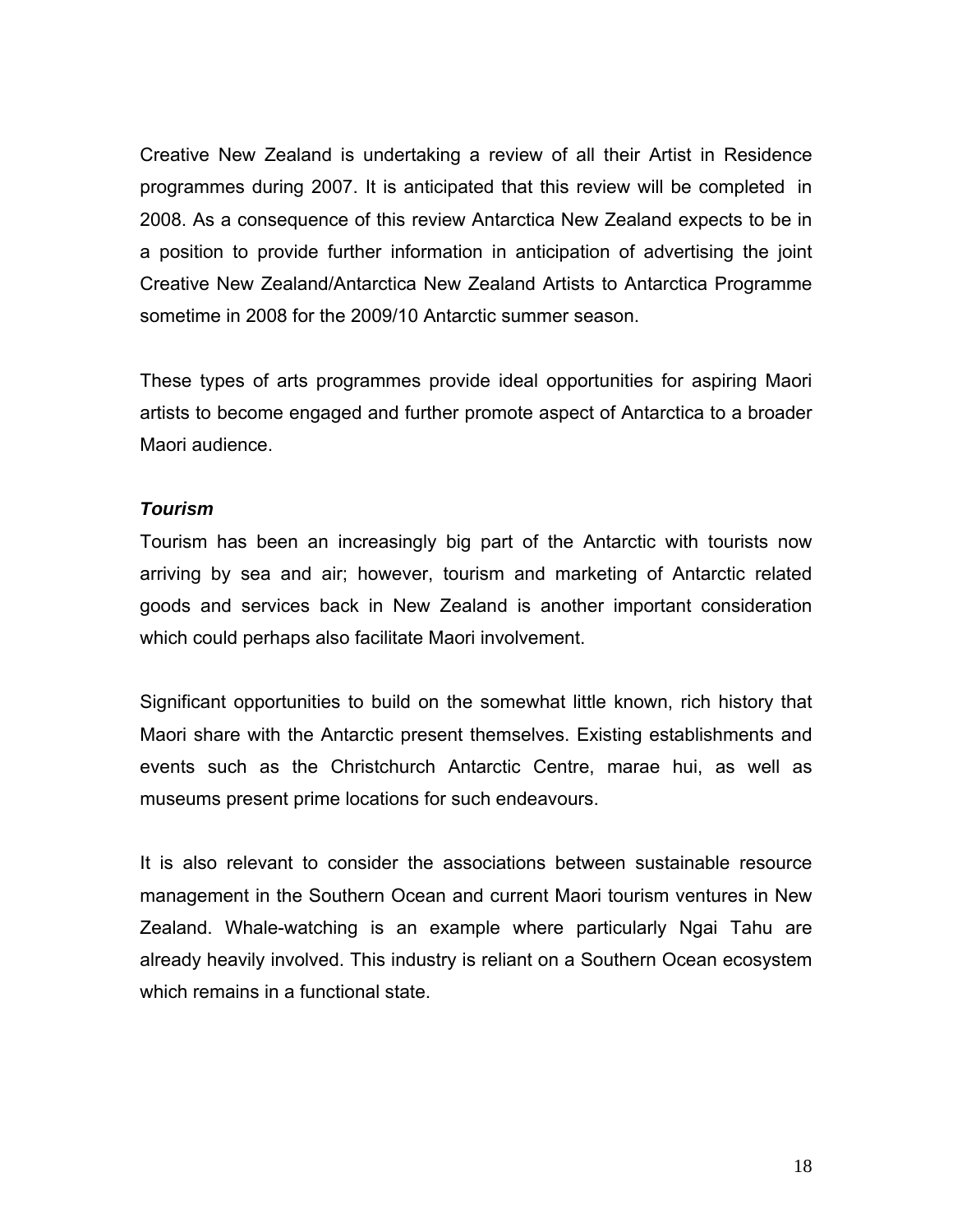#### *The future of Maori involvement in Antarctica*

Currently the state of Maori participation and involvement in Antarctic related activities is minimal. Haverkamp (2003) suggests that while ~500 people travel to the Antarctica with the New Zealand Antarctic programme, it is estimated that from this number as little as 10 would be Maori. In addition Maori who travel to Antarctica are likely to do so through the Royal New Zealand Air Force (RNZAF) who logistically support Antarctica New Zealand's Research programme.

Antarctica New Zealand has identified the need to facilitate and encourage Maori participation and despite the current low participation by Maori in New Zealand's Antarctic activities, there has been encouraging steps made in recent times. The Ngai Tahu Environmental Sciences Award – in conjunction with Te Tapuae o Rehua and Gateway Antarctica (Canterbury University) is a positive step towards facilitating and promoting Maori involvement in Antarctic pursuits. The award has been promoted as a means to support and build the capability (skills and experience) of Ngai Tahu members who are working and/or studying in the environmental science field and has successfully merged Maori interests and the reality which is Antarctica.

This particular scholarship focuses on Environmental Science as a pre-requisite for eligibility which relates directly to some of the resource management activities discussed earlier; however, other real opportunities exist to encourage and facilitate the incorporation of Maori into other Antarctic related activities (e.g. arts and tourism). Real avenues for Maori participation exist, particularly within the context of Antarctica art which is already promoted as part of New Zealand's Antarctic policy. Antarctica New Zealand openly states its aims to cater, over time, for a wide variety of artistic styles and audiences, reflecting the diversity of Antarctica and New Zealand society. This type of objective must include Maori participation and involvement.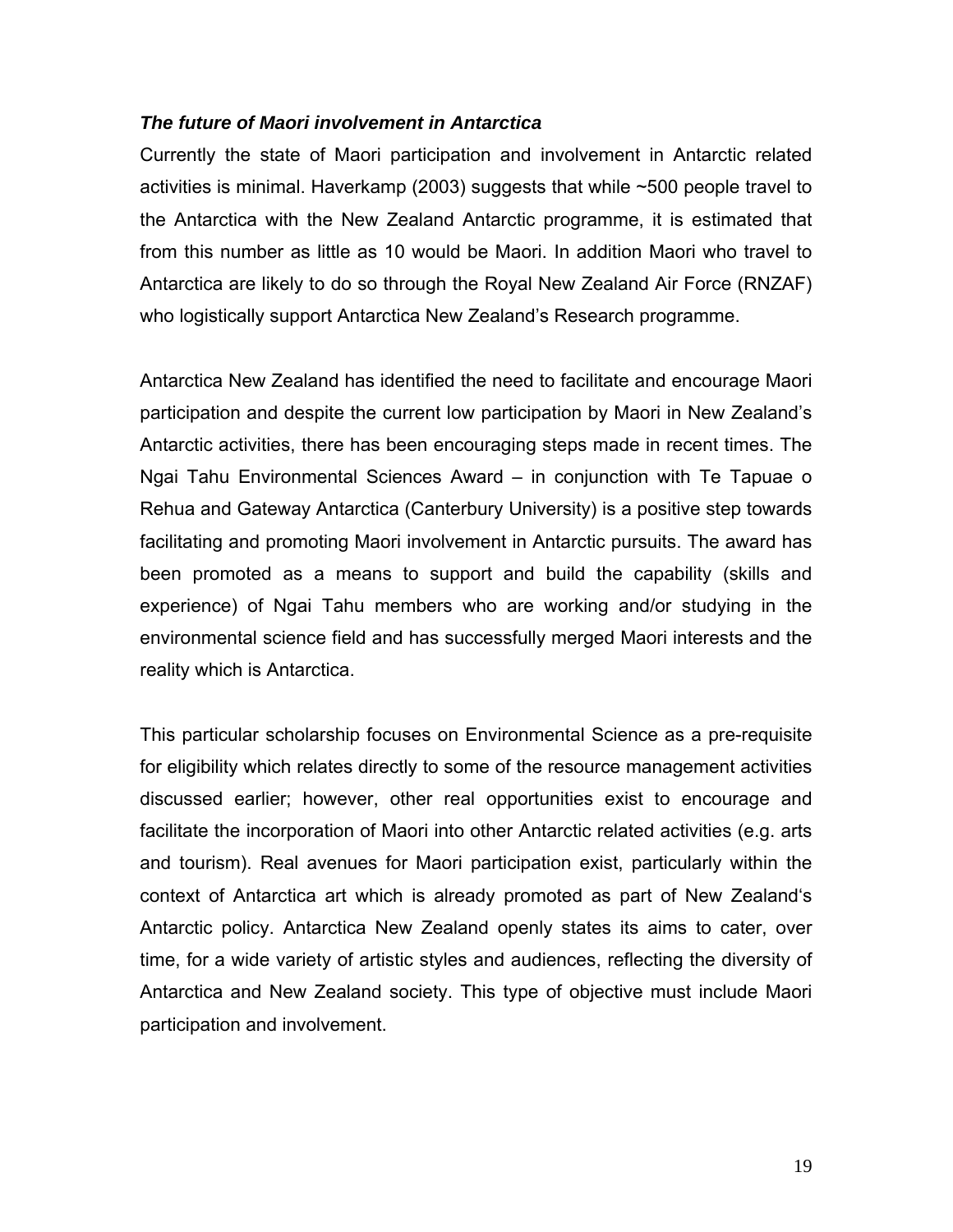## **References**

Baird, R. (2004). Coastal state fisheries management: A review of Australian enforcement action in the Heard and McDonald Islands Australian fishing zone. *Deakin Law Review* 9 (1).

Beaglehole, '*The Discovery of New Zealand*'. Dept of Internal Affairs, Wellington. p.3.

Berg, L.D., Kearns. R.A. (1996). Constructing cultural geographies of Aotearoa. *New Zealand Geographer* 53 (2) 1-2.

Best, E. (1923). *Polynesian Voyages: The Maori as a Deep-sea Naviator, Explorer, and Colonizer*. Wellington, New Zealand: Dominion Museum.

Department of Conservation. (2002). *Aoraki/Mt Cook – the ancestor of Ngai Tahu*. Accessed: 5/2/2008 http://www.doc.govt.nz/Community/005~Conservation-and-Maori/Topuni/050~Aoraki-Mt-Cook.asp

Dodds, K., Yusoff, K. (2005). Settlement and Unsettlement in Aotearoa/New Zealand and Antarctica. *Polar Record* 41: 141-155.

Groom, Roger. Accessed: 9/2/2008 http://www.astrophotography.com.au/galleryimages/182Apr2004F24\_ SCandP.jpg

Haverkamp, A. (2003). *Maori and Antarctica*. GCAS Major Report.

Hemmings. A. (2004). Commersial Penetration of Antarctica. *ECOlink* (October) p.6-8.